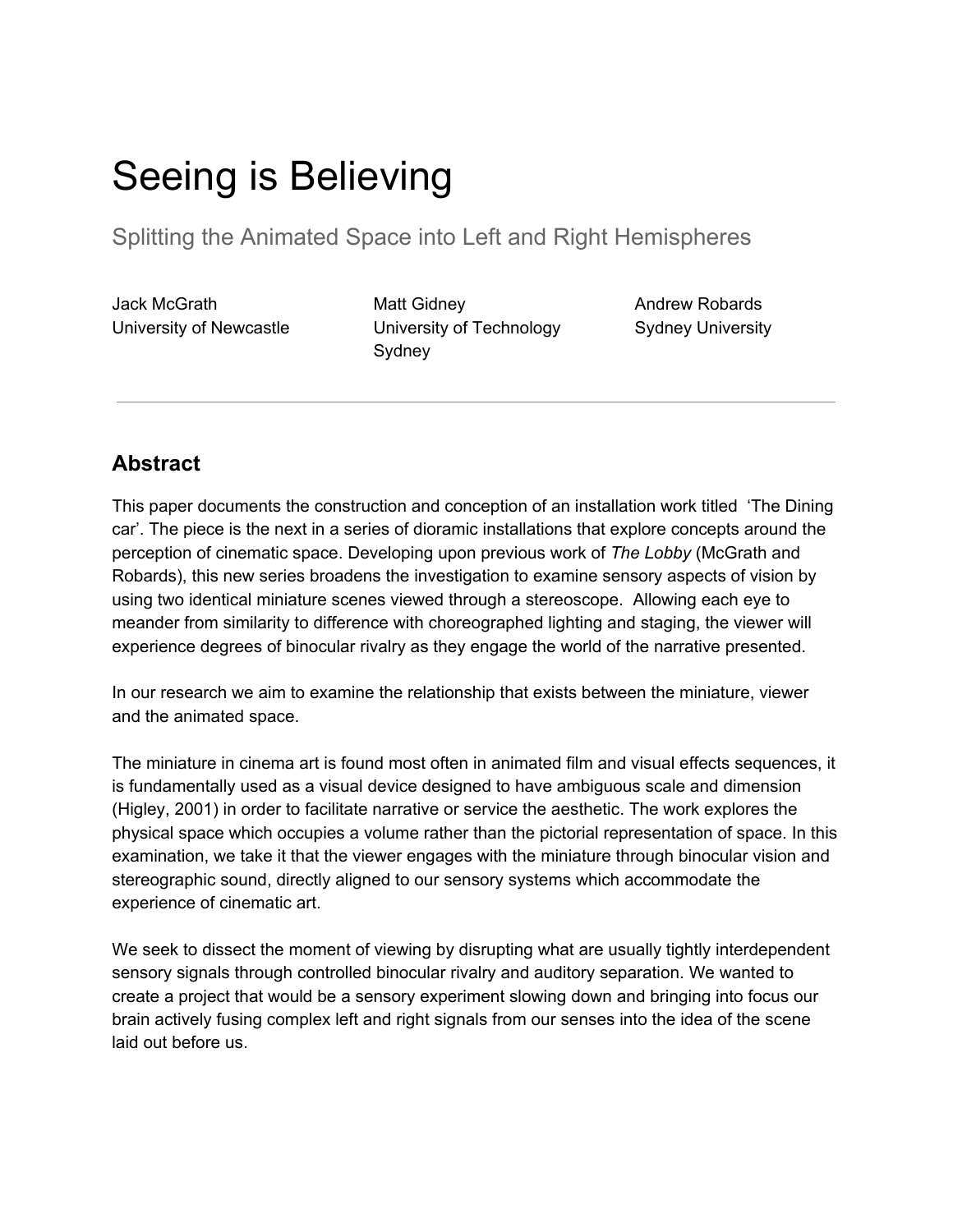Looking at the work of various media artists and researchers including Nam June Paik, Douglas Gordon, Nicholas Provost, Memo Akten, David Alais and Max Hattler the paper will further investigate experimental approaches to the moving image and its perception.

The work, through experimentation, will test out the voluntary and involuntary modes of seeing that are akin to the very mechanics that make animation possible; that is, the persistence of vision. The most apparent new platform for experiencing animation spaces in three dimensions would be that of virtual reality and head-mounted displays. There would be value in developing the same kind of experiments in this space, in the same way computational artist Memo Akten has done in his work…..(*FIGHT! – Memo Akten | Mehmet Selim Akten | The Mega Super Awesome Visuals Company*, n.d.)

- Alais, D., & Blake, R. (2009). Binocular rivalry. In *Current Biology* (Vol. 19, Issue 22). MIT Press. https://doi.org/10.1016/j.cub.2009.09.006
- *FIGHT! – Memo Akten | Mehmet Selim Akten | The Mega Super Awesome Visuals Company*. (n.d.). Retrieved May 16, 2020, from https://www.memo.tv/works/fight/
- Hagler, J., Lankes, M., Wilhelm, A., FH Oberösterreich., & Ars Electronica. (2019). *Expanded animation : mapping an unlimited landscape* (J. Hagler, M. Lankes, & A. Wilhelm (Eds.)). Arts Electronica.
- Higley, S. L. (2001). A Taste for Shrinking: Movie Miniatures and the Unreal City. In *Camera Obscura* (Vol. 47, Issue 2). https://muse.jhu.edu/article/7969
- Rensink, R. A. (2004). Scene perception. In *Encyclopedia of psychology, Vol. 7.* https://doi.org/10.1037/10522-061
- Rensink, R. A., O'Regan, J. K., & Clark, J. J. (1997). To see or not to see: The Need for Attention to Perceive Changes in Scenes. *Psychological Science*. https://doi.org/10.1111/j.1467-9280.1997.tb00427.x
- Shimamura, A. P., Cohn-Sheehy, B. I., Pogue, B. L., & Shimamura, T. A. (2015). How attention is driven by film edits: A multimodal experience. *Psychology of Aesthetics, Creativity, and the Arts*. https://doi.org/10.1037/aca0000025

## **BIO**

## **Andrew Robards**

Andrew Robards is an academic, video artist and film director who predominantly works between the digital environment and video installation. Andrew completed his MFA at Sydney College of the Arts in 2014 where he currently lectures in Screenwriting, Directing, Editing, Animation, Digital Effects and Interactive Design. His current practice is concerned with the fluctuating space between the production and consumption of cinematic images.